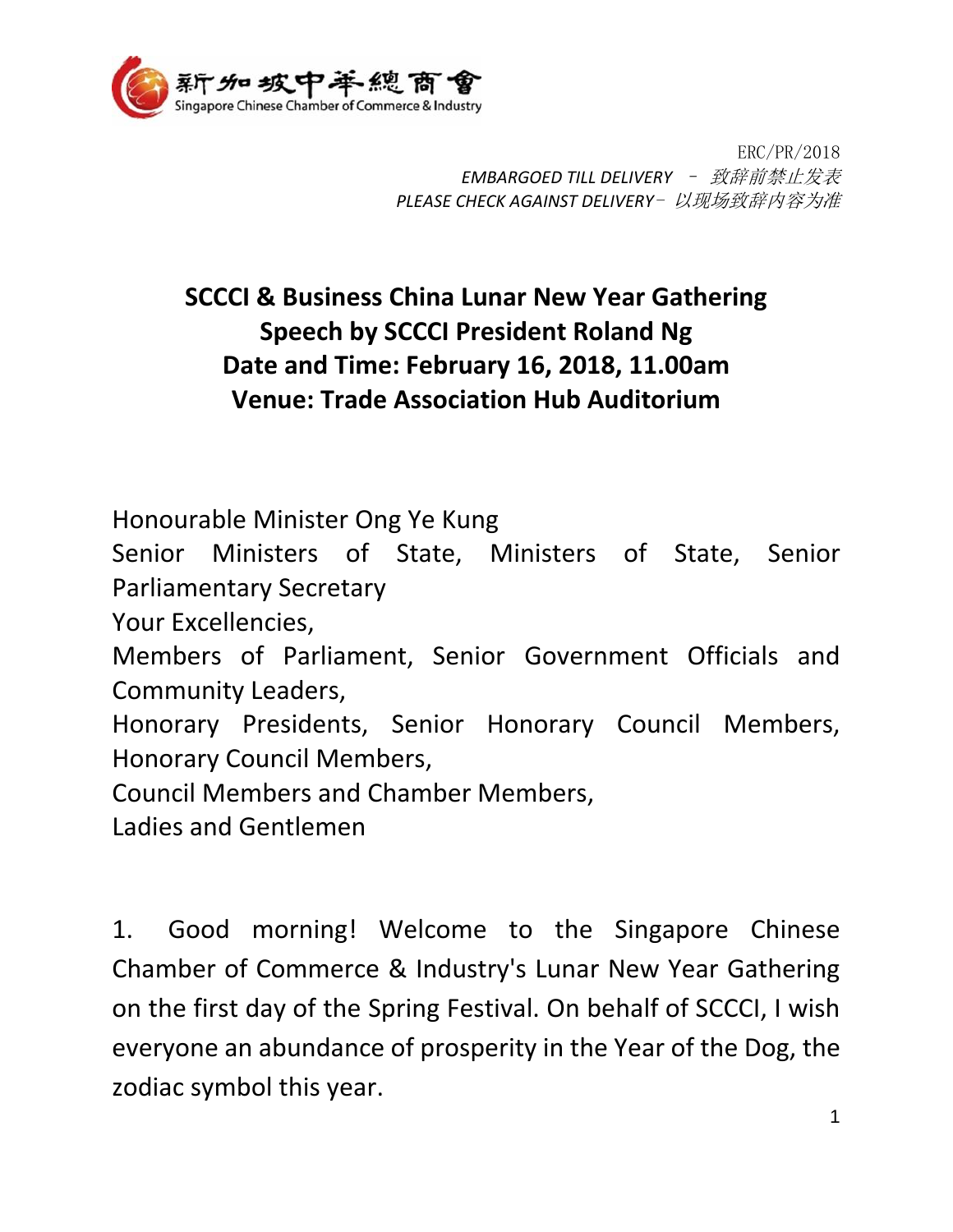

2. After the installation of the SCCCI 59<sup>th</sup> Council in March last year, we have established three strategic goals:

First, to harness the strengths of trade associations to help industry sectors upgrade and transform;

Second, to spur local enterprises to digitalise and internationalise;

Third, to ensure succession is carried out well in the Chamber and in enterprises, as well as promote the Chinese entrepreneurial spirit.

3. In the past year, with strong support from the government and all parties, we worked hard to attain these three goals.

4. Today, I am pleased to announce that we have since achieved the first goal, which was to set up the Trade Association Hub. After careful planning, SCCCI moved into the TA Hub at Jurong Town Hall in March last year, alongside with nearly 30 trade associations. Gathered under the same roof, we could share resources, provide mutual support and guide member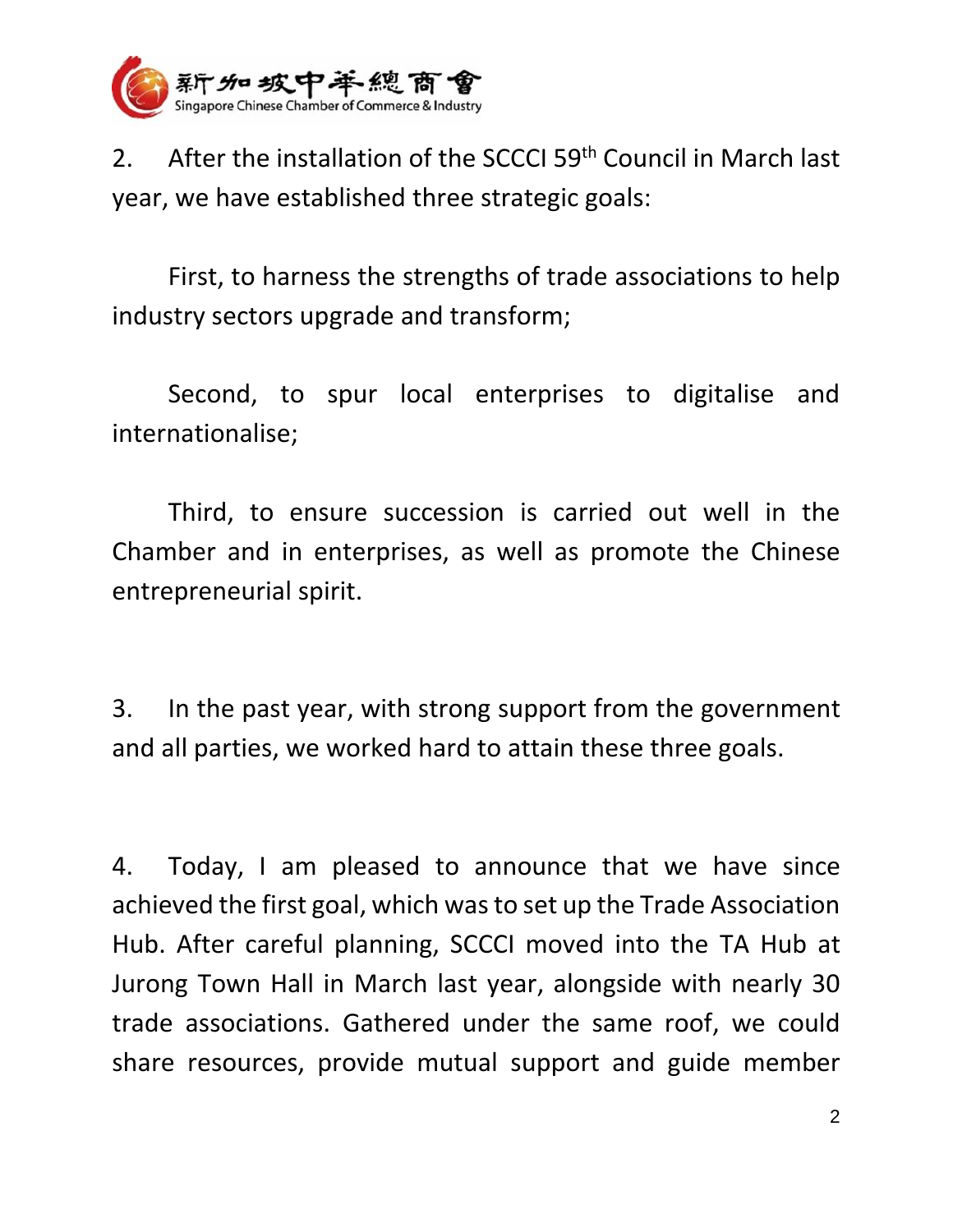

companies to upgrade and transform. When Prime Minister Lee Hsien Loong officiated the opening of the TA Hub in November last year, he indicated that he is happy to see the Chamber leads trade associations to help businesses upgrade so that they can be globally competitive via identifying business opportunities abroad and by way of technological innovation. We are now working actively towards achieving the second goal, which is to spur local enterprises to digitalise and internationalise through the TA Hub.

5. This is the very first time that the Chamber holds its Lunar New Year Gathering in the TA Hub. The SCCCI Building that everyone is familiar with is undergoing renovation. After the renovation, the building will possess both traditional and innovative elements. The guiding theme is to exhibit the inheritance of the four essences embodied in the spirit of Chinese entrepreneurs, namely, "integrity, loyalty, giving back to society and innovation". This will reflect the core value of the Chamber, which is "not to forget its founding objectives while moving on with time".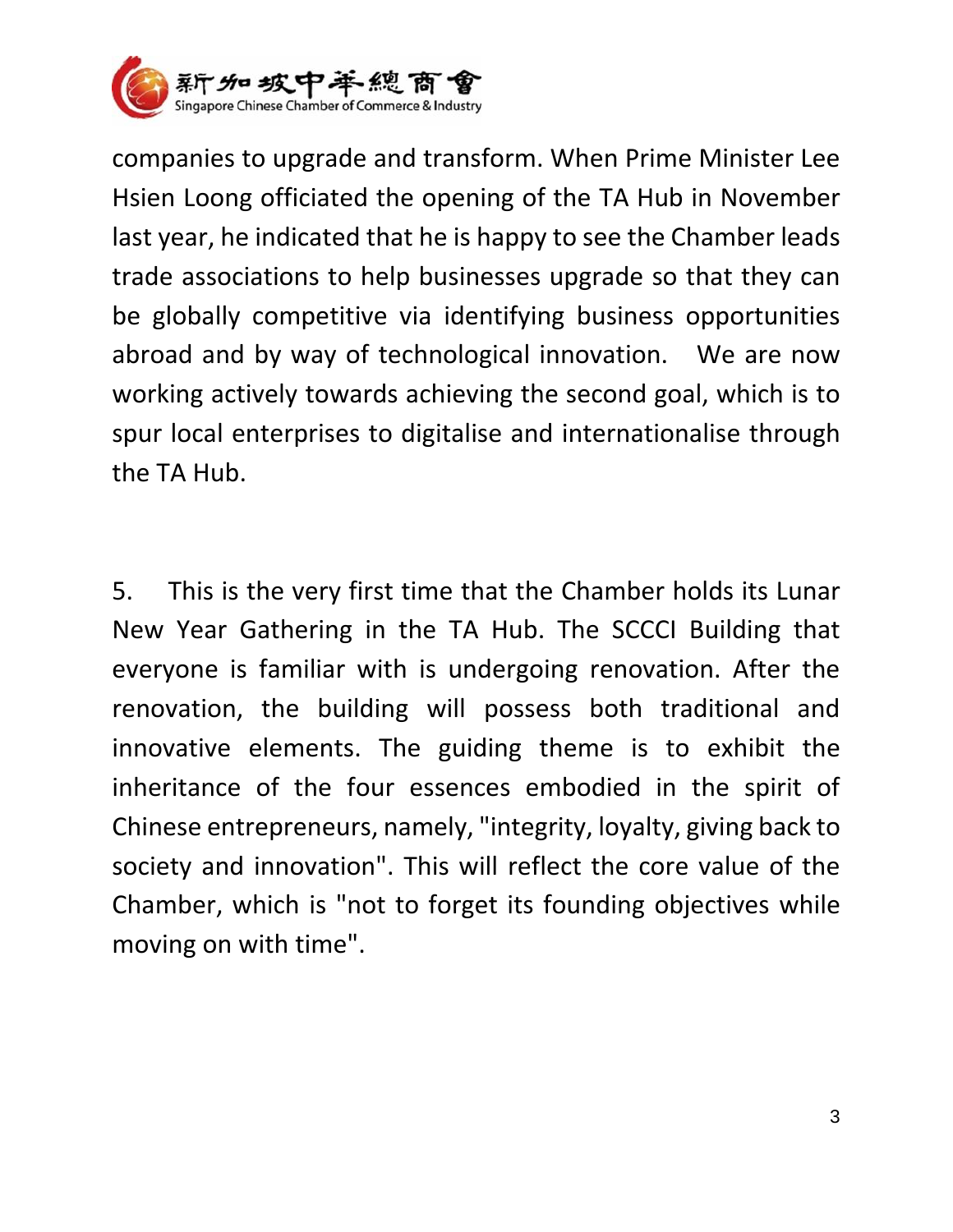

6. The setting up of the "SCCCI Scholars Network" also demonstrates the spirit of succession. When Singapore was in the stage of nation building, we needed talents in different fields to help drive the country's development. Therefore, 51 years ago, the Chamber began handing out scholarships to students outstanding both in study and conduct, irrespective of their background, ethnicity and the discipline they chose to pursue. Over the years, close to 2,000 students from tertiary institutions have benefited from the scholarship. It has also helped the country nurture leading expertise across all sectors.

7. The key significance in setting up the Scholars Network is to cultivate a new generation of talents endowed both with capabilities and virtues, help them discover their potentials, develop their capabilities so that they could make practical contribution towards the country's development, and guide them to inherit good values of Chinese entrepreneurs and the spirit of giving back.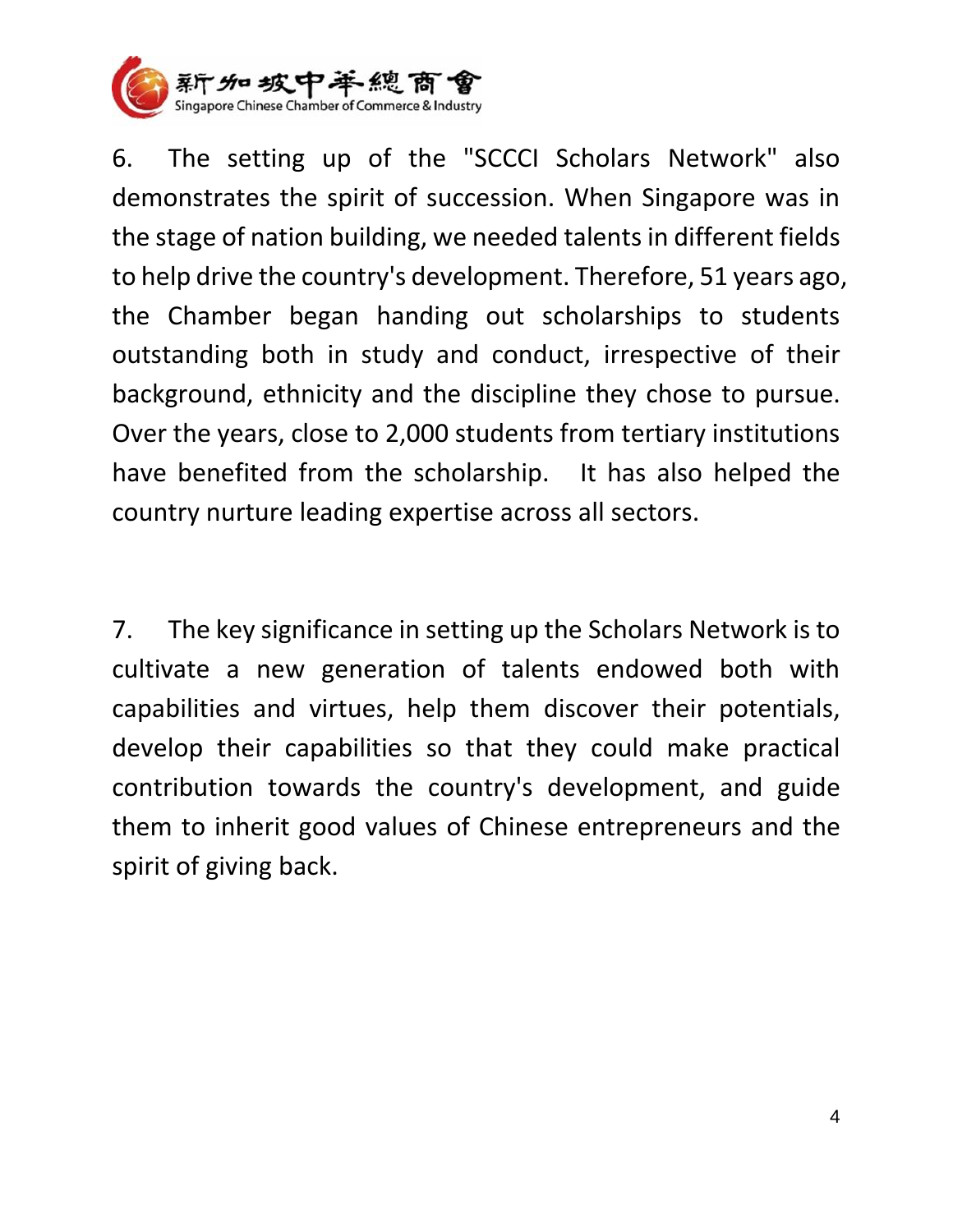

8. The network will work hard towards the three goals under the leadership of Dr Wilson Goh, a former recipient of the SCCCI Scholarship:

- 1. Helping the industry sectors upgrade;
- 2. Helping the younger generation develop; and
- 3. Strengthening national education.

9. A dentist and an entrepreneur, Dr Goh is very passionate about charity works. He was awarded the scholarship in 1988, which allowed him to study dentistry in the National University of Singapore. I hope more young people would model themselves after good examples like him and contribute more to the society.

10. I would also like to share another piece of good news. The Chamber's Institute of Business (IOB) has been appointed in January this year by China's Office of Chinese Language Council International (Hanban) and the Confucius Institute Headquarters as the only Business Chinese test centre in Singapore. We have also received support from the government. SkillsFuture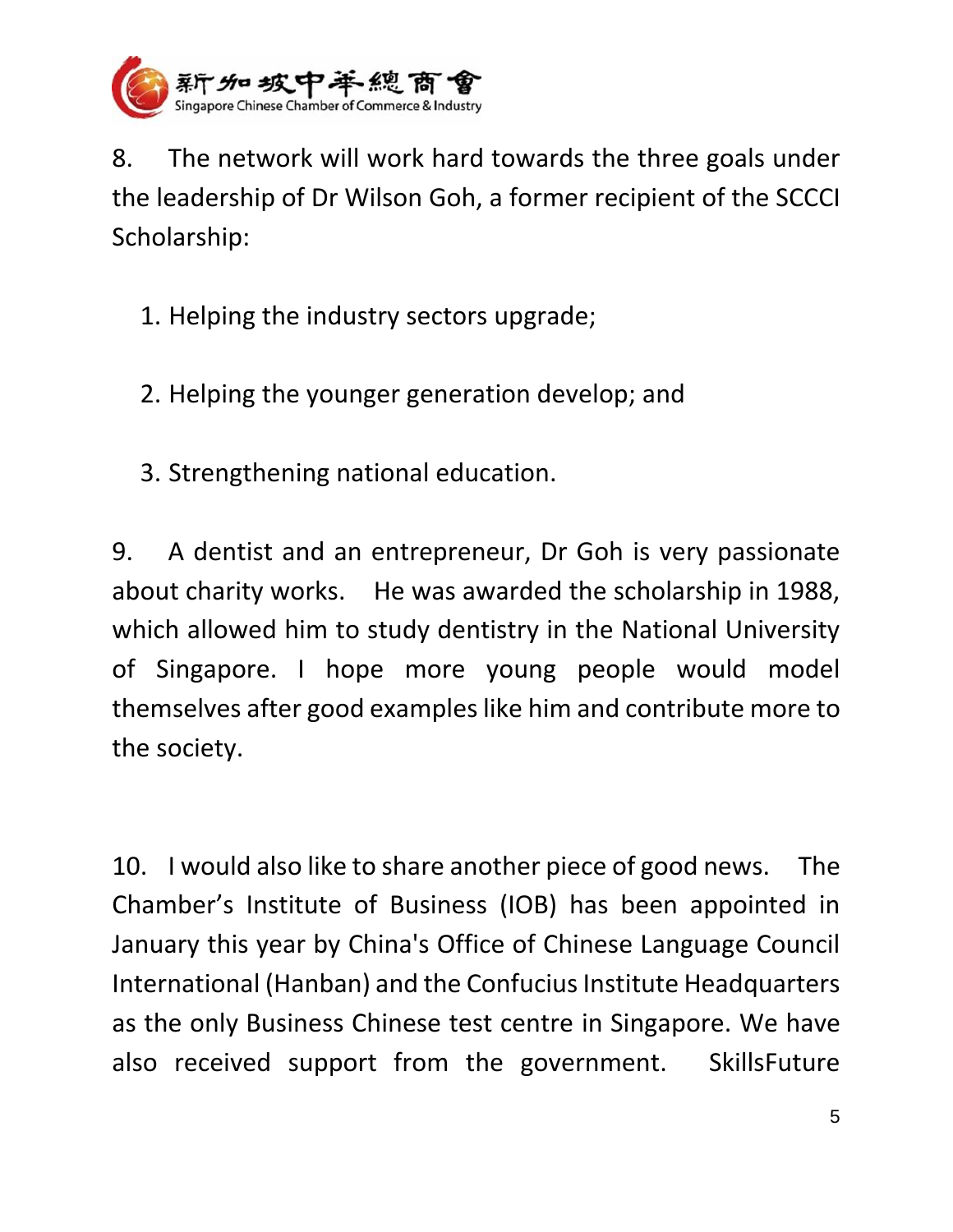

Singapore will sponsor up to 90 per cent of the fees for participants attending the Business Chinese course. This serves to encourage locals to enhance their proficiency in written and spoken Chinese by building on their existing foundations, so that they could better leverage on the boundless business opportunities available in the China market.

11. With a view to better realise Minister Ong's expectations for the Chamber, this year we are planning to expand and deepen the scale and content of IOB's Business Chinese training course. This will provide more opportunities for trainees to go to China to experience first-hand and acquaint themselves with the actual business environment.

12. This is also the first year that the Chamber partners Business China to co-organise this New Year Gathering. At the suggestion of Founding Prime Minister Lee Kuan Yew, the Chamber spearheaded and set up Business China in 2007. I am very happy to see that we have gathered here as one family to jointly celebrate the Lunar New Year.